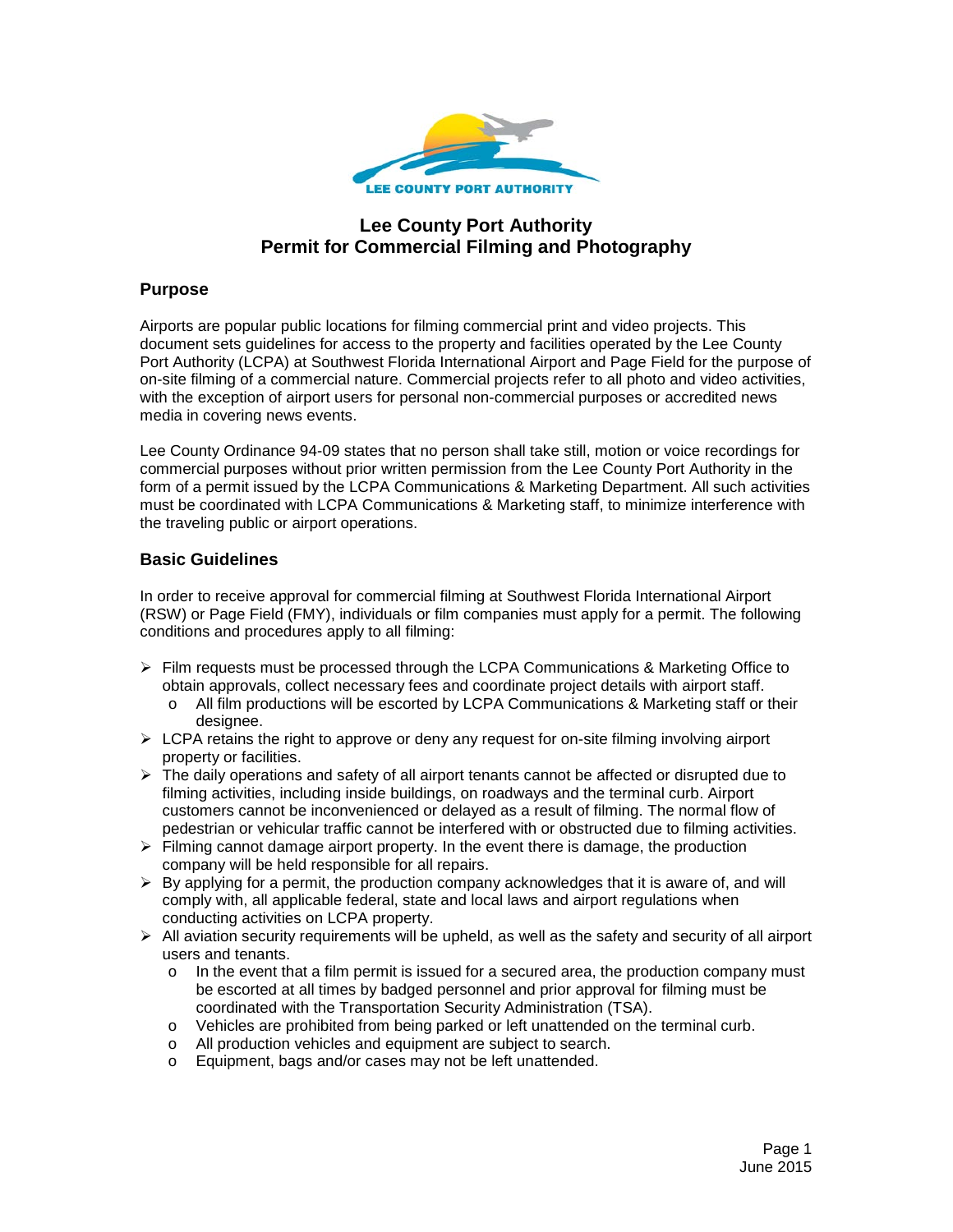- $\triangleright$  The production company will not use the name, logo and/or insignia of RSW or FMY, without prior express written consent. The same also applies to airport tenants, i.e., airlines, rental cars agencies, etc.
- $\triangleright$  Companies cannot photograph/film an airport user or employee without prior consent.
- $\triangleright$  With the exception of those on camera, all production crew members must wear an identification badge while on LCPA property.
- $\triangleright$  The film permit does not grant any right to conduct filming in preferential or exclusive leasehold tenant areas.
- $\triangleright$  If the permit expires before filming is complete, the production company will remove all equipment and personnel from airport property, unless LCPA Communications & Marketing agrees to a written extension of the permit.

## **Permit Application**

All parties wishing to conduct commercial filming on LCPA property at Southwest Florida International Airport and Page Field must obtain prior approval and a permit from the Communications & Marketing Office.

Lee County Port Authority Department Director - Communications & Marketing 11000 Terminal Access Road, Suite 8671 Fort Myers, FL 33913 Phone: 239-590-4504 Fax: 239-590-4539 Email: contactus@flylcpa.com

All requests should be made at least 10 business days prior to the proposed start of filming. A draft script or story board outlining the project and scenes to be filmed is required (see application document). All requests will be reviewed by Communications & Marketing and coordinated with appropriate airport staff. Arrangements can be made for a site visit to discuss the specifics of the film project if needed.

It will be LCPA's goal to respond to all permit applications within two business days. LCPA will determine if the request can be accommodated. Any activity that interferes with or has a negative impact on normal airport activity will not be approved. LCPA reserves the right to apply additional restrictions on the day of filming, if circumstances warrant.

All applications must be accompanied by a non-refundable processing fee of \$100.

A waiver of processing and some permit fees may be granted if the project is a non-profit documentary, a student production or a public service advisory.

LCPA reserves the right to deny permission for filming on airport property for any reason.

Please note, the film permit must be carried while on airport premises.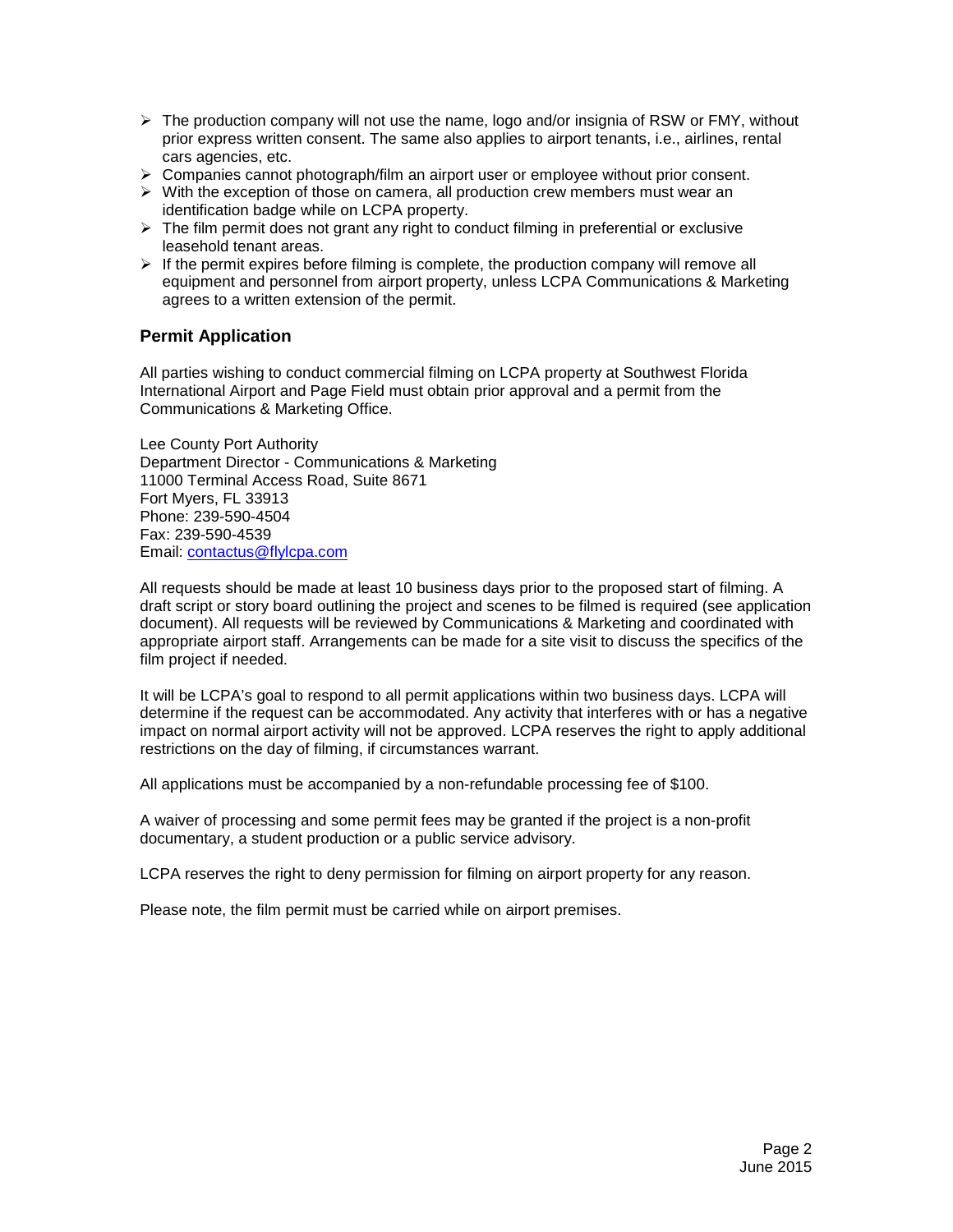#### **Insurance Requirements**

The Lee County Port Authority requires proof of adequate insurance before a film permit will be issued. The applicant must name the Lee County Port Authority as an additional insured. The Lee County Port Authority reserves the right to alter insurance requirements depending on circumstances and requirements of the filming permit. Insurance coverage must meet the following minimum requirements:

| <b>Commercial General Liability</b> | \$1,000,000 |
|-------------------------------------|-------------|
| <b>Workers' Compensation</b>        | \$500,000   |
| Automobile                          | \$500,000   |

Please fax insurance documents to 239-590-4539 or email vbmoreland@flylcpa.com.

### **Fees for Filming**

The following fees apply to filming during LCPA normal business hours - Monday through Friday from 8:30 a.m. to 5 p.m. Additional charges for filming outside normal LCPA business hours will be determined based on the scope of requirements.

#### **All fees due to the Lee County Port Authority must be paid in advance.**

| Non-refundable processing fee (submitted with application)                       | \$100                            |                              |
|----------------------------------------------------------------------------------|----------------------------------|------------------------------|
| Site tours and pre-filming meetings                                              | \$50/hour                        |                              |
| Damage deposit (if required)                                                     | \$1,000                          |                              |
| LCPA Staff liaison(s)                                                            | \$200/half day<br>\$400/full day | $(0-4$ Hours)<br>(4-8 Hours) |
| <b>Public areas of terminal</b><br>Filming<br>Photography                        | \$200/hour<br>\$50/hour          |                              |
| Airside - Beyond security checkpoint with TSA approval<br>Filming<br>Photography | \$300/hour<br>\$100/hour         |                              |
| Landside<br>Filming<br>Photography                                               | \$100/hour<br>\$25/hour          |                              |

#### **Damage Deposit**

A clean up and damage deposit may be required if filming activity involves site alteration or as deemed necessary by LCPA staff. The deposit must be made by check drawn on a bank acceptable to LCPA and payable to Lee County Port Authority. Deposits will be returned to the film company upon completion of filming and after the airport inspects the area and verifies that no damage has occurred. Repairs, clean up or restoration will be the sole responsibility of the film company. Damages incurred that are not covered by the deposit will be repaired at the film company's expense.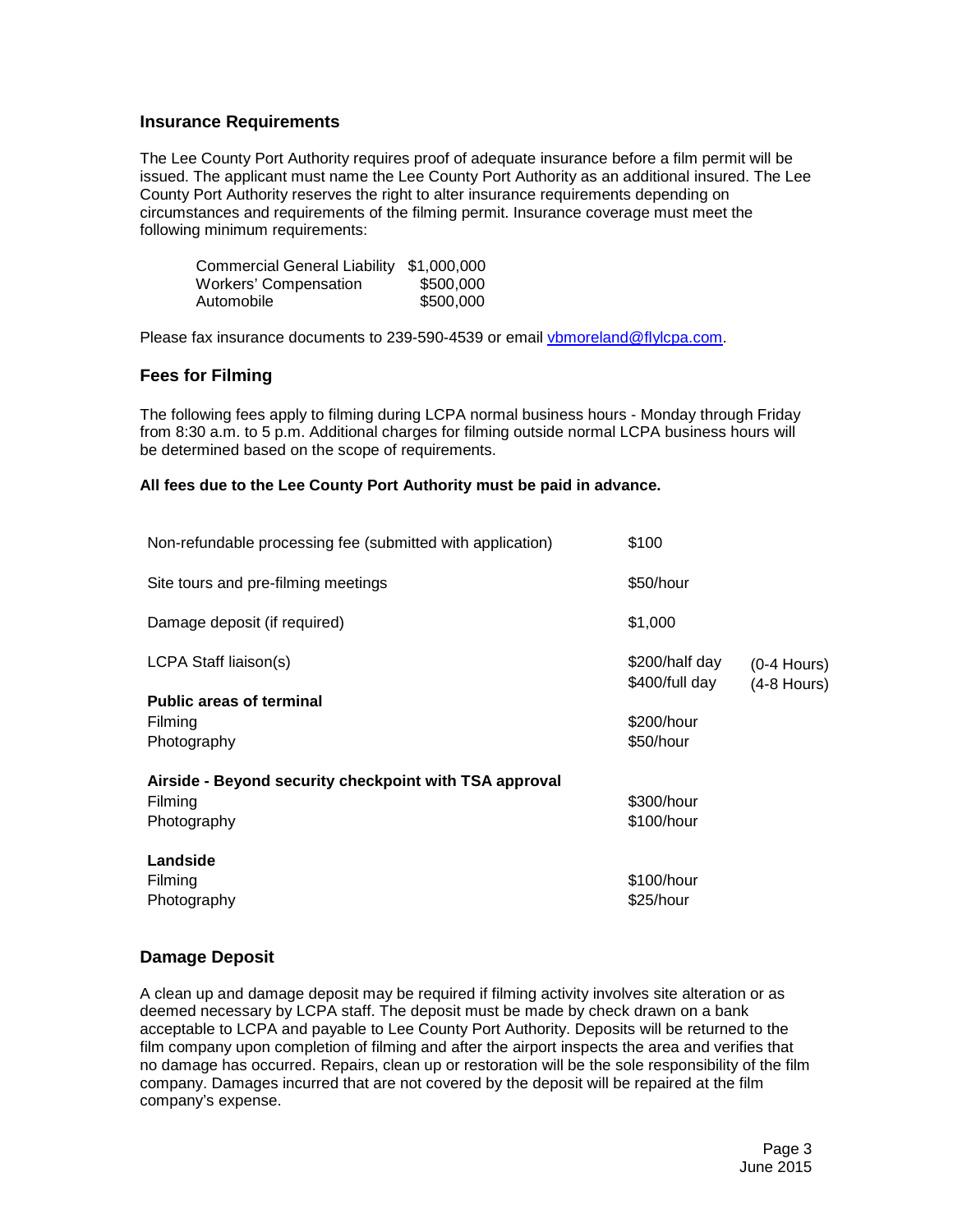

### **Hold Harmless and Indemnification**

The Permittee shall indemnify, defend, save and hold harmless, the Lee County Port Authority and Lee County, Florida, and their respective officers, agents and employees from all suits, actions, claims, demands, losses, expenses or liabilities of any nature whatsoever arising out of, because of, or due to breach of Permittee or due to any act or occurrence of omission or commission by Permittee, its agents or employees.

**Signature**

**Printed Name Company Date**

Please sign and send back. Fax to 239-590-4539 or email vbmoreland@flylcpa.com.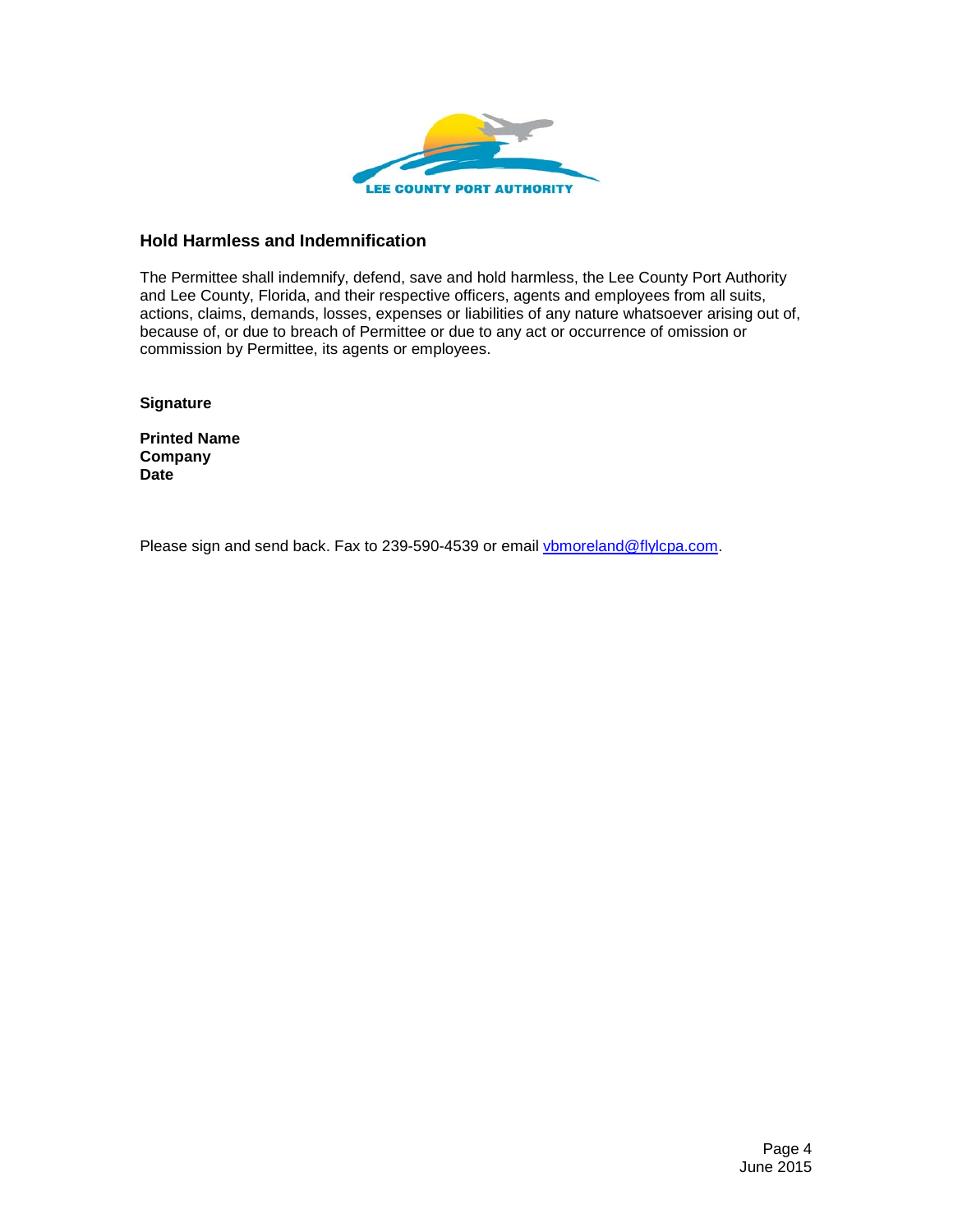

# **Commercial Filming and Photography Permit Application**

This application and production information is required of all companies wanting to obtain a Film Permit to conduct commercial film/video/photography activities on Lee County Port Authority property, including Southwest Florida International Airport and Page Field.

| <b>Application Date:</b> |
|--------------------------|
| Company Name:            |
| <b>Contact Person:</b>   |
| Local Address:           |
| Phone:                   |
| Fax:                     |
| Corporate Address:       |
| Email Address:           |

# **Production Information:**

All applicants must include the following information prior to being considered for approval.

- $\triangleright$  A statement about the general theme of the production and relationship with the LCPA airport facilities
- Type of Shoot: Video/Film/Still Photography/Other (Specify)
- $\triangleright$  A script or storyboard outline of the portions of the production that deal with on-site LCPA property
- $\triangleright$  Proposed dates and times when you would like shooting to occur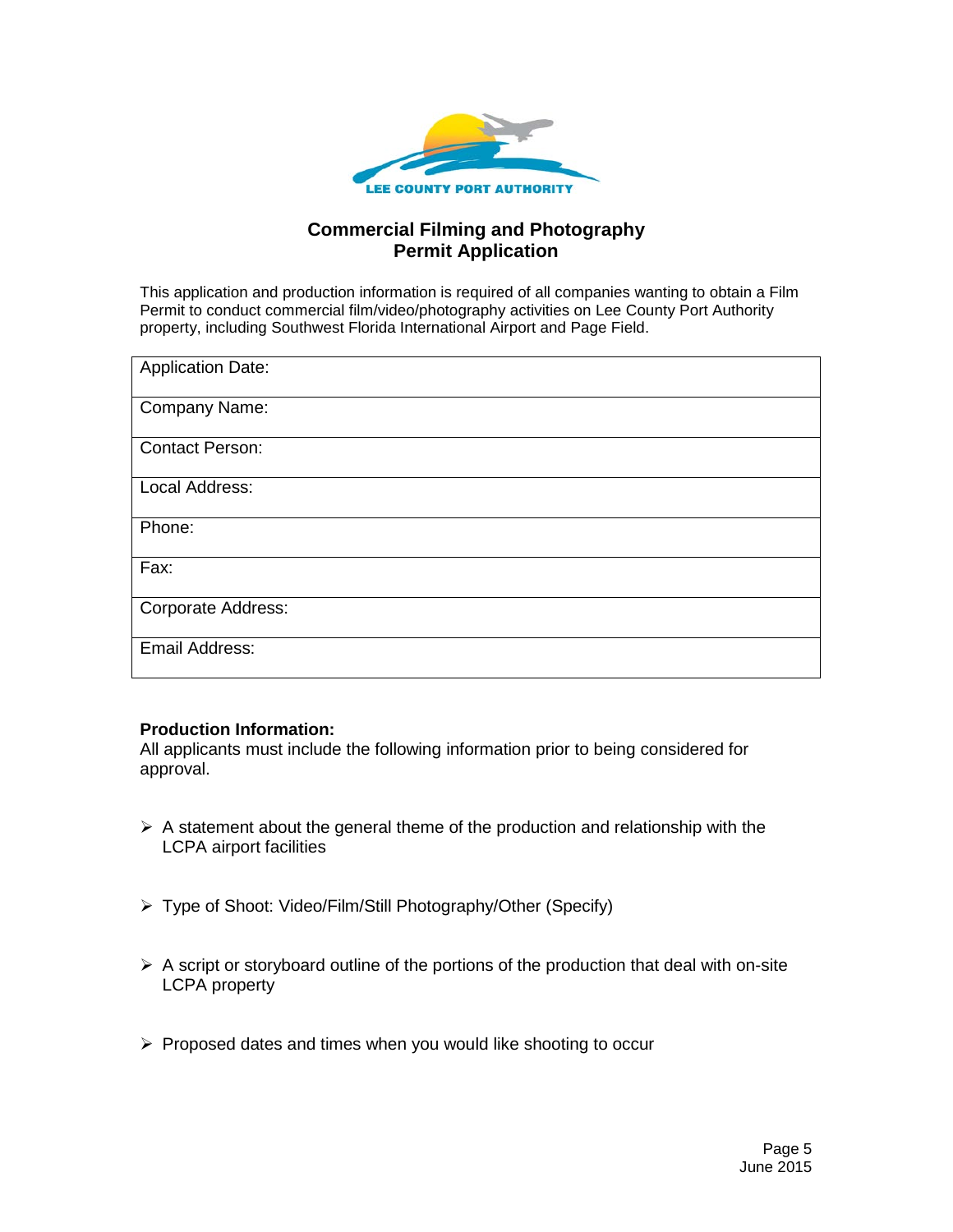- $\triangleright$  Proposed specific filming location(s) on airport properties
- $\triangleright$  The number of crew and type of equipment to be used
- $\triangleright$  Whether you anticipate any crowd control issues
- $\triangleright$  Contacts made with airlines, rental car agencies, bus companies, catering companies, tenants, unions, security/TSA, etc. that may be necessary
- List of previous film production experience at LCPA or any other airports